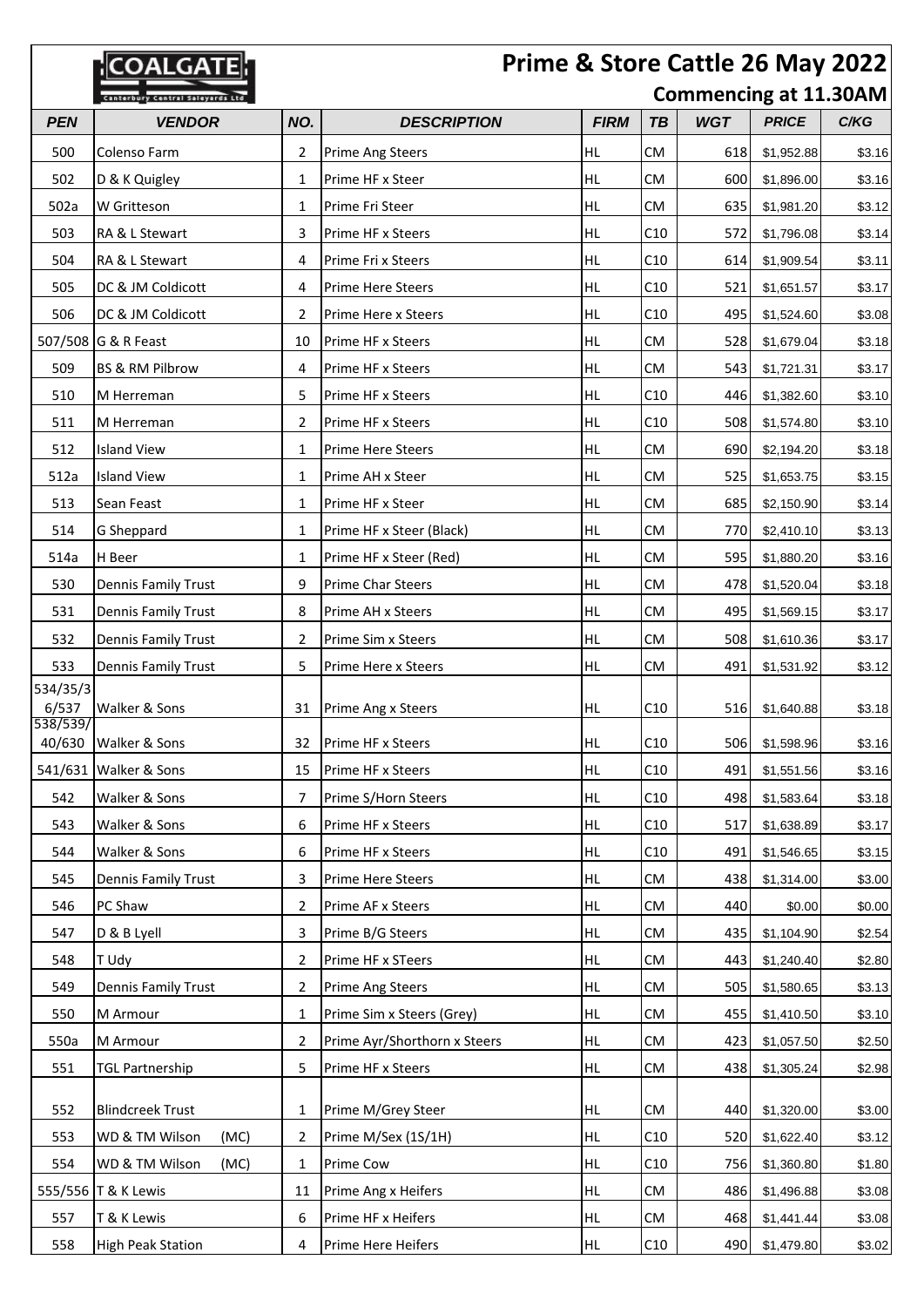| <b>PEN</b> | <b>VENDOR</b>            | NO. | <b>DESCRIPTION</b>                  | <b>FIRM</b> | <b>TB</b>       | <b>WGT</b> | <b>PRICE</b>   | C/KG   |
|------------|--------------------------|-----|-------------------------------------|-------------|-----------------|------------|----------------|--------|
| 559        | Colenso Farm             | 3   | Prime Ang Heifers                   | <b>HL</b>   | <b>CM</b>       | 677        | \$2,031.00     | \$3.00 |
| 574        | BS & RM Pilbrow          | 2   | Prime HF x Heifers                  | <b>HL</b>   | <b>CM</b>       | 535        | \$1,605.00     | \$3.00 |
| 575        | Kirwee RFC               | 2   | Prime M/Grey x Heifers              | HL          | CM              | 543        | \$1,618.14     | \$2.98 |
| 576        | T & R Ferguson           | 4   | Prime Ang Heifers                   | <b>HL</b>   | C10             | 518        | \$1,548.82     | \$2.99 |
| 577        | PA & J Manera            | 2   | Prime HF x Heifers                  | <b>HL</b>   | <b>CM</b>       | 550        | \$1,672.00     | \$3.04 |
| 578        | SA Oliver                | 2   | <b>Prime Beef Heifers</b>           | HL          | C10             | 575        | \$1,725.00     | \$3.00 |
| 578a       | <b>SA Oliver</b>         | 1   | Prime Beef Heifers                  | <b>HL</b>   | <b>CM</b>       | 450        | \$1,233.00     | \$2.74 |
| 579        | Wainiawa Partnership     | 1   | Prime Limo Heifer                   | HL          | C <sub>2</sub>  | 610        | \$1,195.60     | \$1.96 |
| 579a       | Wainiawa Partnership     | 1   | Prime S/Park Cow                    | <b>HL</b>   | C2              | 775        | \$2,030.50     | \$2.62 |
| 580        | T Udy                    | 2   | Prime HF x Heifers                  | HL          | <b>CM</b>       | 435        | \$1,174.50     | \$2.70 |
| 581        | <b>TGL Partnership</b>   | 1   | Prime HF x Heifer                   | HL          | CM              | 550        | \$1,617.00     | \$2.94 |
| 582        | Walker & Sons            | 6   | Prime HF x Heifers                  | <b>HL</b>   | C10             | 486        | \$1,419.12     | \$2.92 |
| 583        | D & K Quigley            | 4   | Prime HF x Heifers                  | HL          | CM              | 573        | \$1,707.54     | \$2.98 |
| 584        | D & K Quigley            | 4   | Prime HF x Heifers                  | <b>HL</b>   | <b>CM</b>       | 496        | \$1,413.60     | \$2.85 |
| 585        | <b>Atherton Farms</b>    | 3   | Prime HF x Heifers                  | HL          | CM              | 407        | \$997.15       | \$2.45 |
| 585a       | <b>Atherton Farms</b>    | 1   | Prime HF x Heifer                   | HL          | CM              | 510        | \$0.00         | \$0.00 |
| 586        | D & B Lyell              | 4   | Prime B/G Heifers                   | <b>HL</b>   | CM              | 381        | \$922.02       | \$2.42 |
| 587        | W Gerritsen              | 1   | Prime Fri Heifer                    | HL          | C10             | 540        | \$1,425.60     | \$2.64 |
| 587a       | JE & RJ Wilson           | 1   | Prime Here x Heifer                 | HL          | <b>CM</b>       | 390        | \$702.00       | \$1.80 |
| 588        | RA & L Stewart           | 1   | Prime Fri x Heifer                  | <b>HL</b>   | C10             | 585        | \$1,532.70     | \$2.62 |
| 589        | D & K Quigley            | 2   | Prime Fri x Heifers                 | HL          | <b>CM</b>       | 500        | \$1,300.00     | \$2.60 |
| 590        | R & K Hussey             | 5   | Prime AF x Heifers                  | <b>HL</b>   | CM              | 425        | \$1,066.75     | \$2.51 |
| 593        | T Udy                    | 1   | Prime HF x Rig                      | HL          | CM              | 485        | \$1,241.60     | \$2.56 |
| 594        | <b>Blindcreek Trust</b>  | 1   | Prime M/Grey Bull                   | HL          | C10             | 705        | \$1,903.50     | \$2.70 |
| 595        | PC Shaw                  | 2   | Prime Bulls                         | <b>HL</b>   | ${\sf CM}$      |            | 475 \$1,144.75 | \$2.41 |
| 596        | PC Shaw                  | 1   | <b>Prime Bulls</b>                  | HL          | CM              | 465        | \$1,120.65     | \$2.41 |
| 597        | JE & RJ Wilson           | 1   | Prime Bulls                         | <b>HL</b>   | CM              | 485        | \$1,193.10     | \$2.46 |
| 598/599    | D & G McMillian          | 6   | Prime Fri Bulls                     | HL          | C <sub>2</sub>  | 548        | \$1,337.12     | \$2.44 |
| 600        | DJ & CE Walker           | 1   | Prime Ang Bull                      | HL          | C10             | 560        | \$1,461.60     | \$2.61 |
| 601        | DJ & CE Walker           | 2   | Prime FJ x Bulls                    | HL          | C10             | 593        | \$1,512.15     | \$2.55 |
| 602        | Erina View Farm          | 2   | Prime Here Rigs                     | HL          | CM              | 475        | \$1,216.00     | \$2.56 |
| 603        | Erina View Farm          | 4   | Prime Here Rigs                     | HL          | CM              | 373        | \$917.58       | \$2.46 |
| 604        | Walker & Sons            | 1   | Prime Here Rigs                     | HL          | CM              | 540        | \$1,382.40     | \$2.56 |
| 605        | SA Oliver                | 2   | Prime Stab Cows                     | HL          | C10             | 595        | \$1,047.20     | \$1.76 |
| 606        | Kinkora Dairy<br>(MC)    | 8   | <b>Prime Cows</b>                   | HL          | C10             | 530        | \$874.50       | \$1.65 |
| 607        | Dyfed Dairy              | 5   | Prime Fri Cows                      | HL          | C10             | 477        | \$763.20       | \$1.60 |
| 608        | Dyfed Dairy              | 2   | Prime Fri Cows (Withholding 3/6/22) | HL          | C10             | 485        | \$727.50       | \$1.50 |
| 609        | WD & TM Wilson<br>(MC)   | 1   | Prime Cow                           | HL          | C <sub>10</sub> | 735        | \$1,249.50     | \$1.70 |
| 610        | <b>BH Jones</b>          | 1   | Prime Here x Cow                    | HL          | CM              | 345        | \$172.50       | \$0.50 |
| 611        | <b>High Peak Station</b> | 6   | Prime Ang Cows                      | HL          | C10             | 556        | \$1,028.60     | \$1.85 |
| 612        | <b>High Peak Station</b> | 6   | Prime Ang Cows                      | HL          | C10             | 468        | \$870.48       | \$1.86 |
| 613        | <b>High Peak Station</b> | 10  | Prime Here Cows                     | HL          | C10             | 560        | \$1,041.60     | \$1.86 |
| 614        | <b>High Peak Station</b> | 8   | Prime Here Cows                     | HL          | C10             | 479        | \$862.20       | \$1.80 |
| 615        | Kinkora Dairy<br>(MC)    | 8   | <b>Prime Cows</b>                   | HL          | C10             | 535        | \$882.75       | \$1.65 |